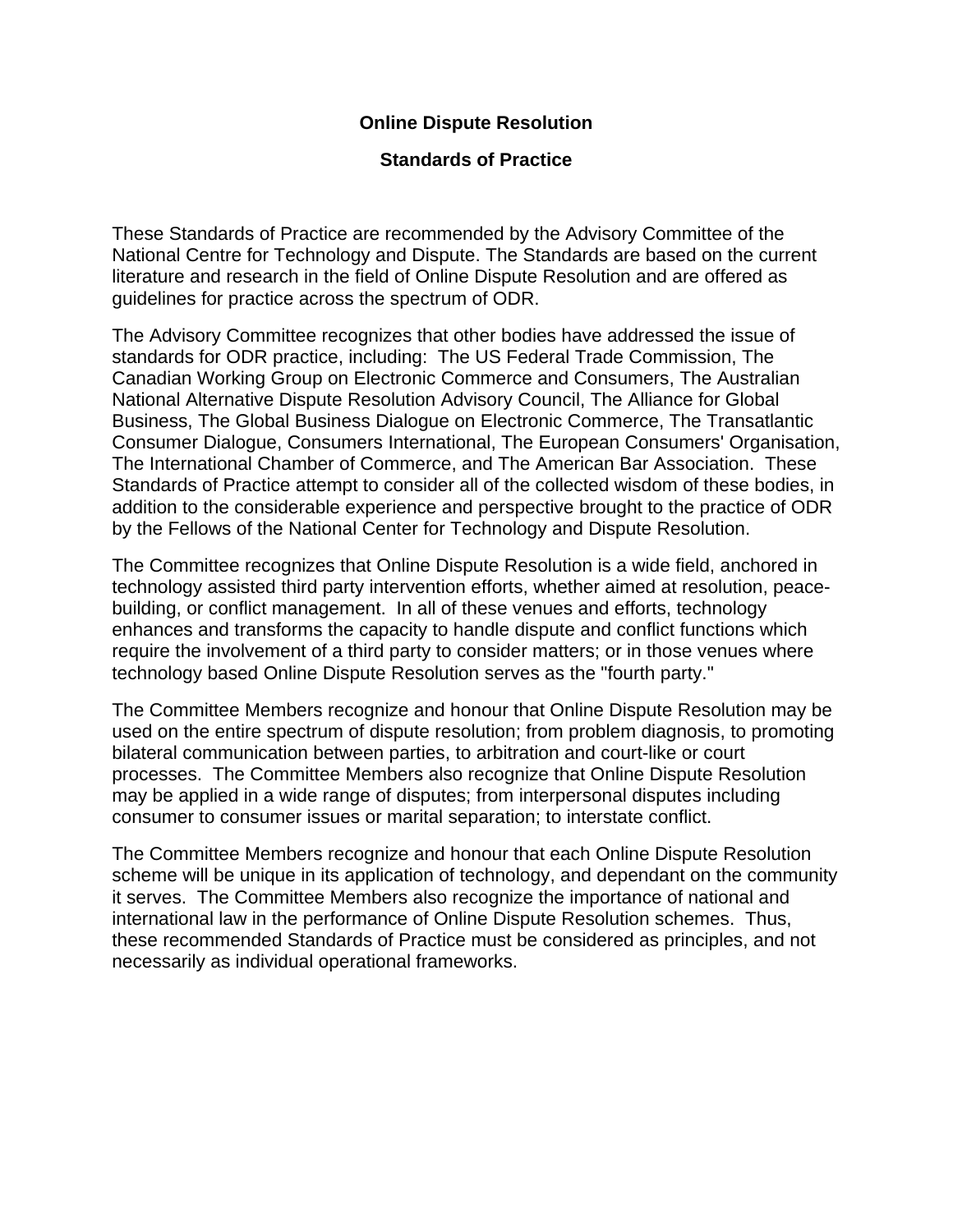# **Proposed Principles**

# **Accessibility**

Online Dispute Resolution systems must be accessible to system users: ODR systems should be accessible in that they are easy to find and access, but accessible also in the sense that they address geographical and language barriers. Insofar as it is possible, ODR systems should strive to become media neutral in order to encourage the widest access.

The Online Dispute Resolution technology developed must reflect an ease of use to all system users. ODR platforms should make help content and tutorials readily available to users, and strive to keep user interfaces as simple and intuitive as possible.

The use of technology in Online Dispute Resolution must increase parties' access to justice. Hence, technology should neither be imposed upon those who do not have the means to interact through technology, nor discouraged for those who could profit from use of ODR. Online Dispute Resolution providers must take into consideration all types of individuals and their needs. Users without Internet access or with a limited knowledge of technology should not be discriminated against by being forced into using an unfamiliar electronic means. But neither should the law constrain those dispute resolution providers and parties in conflict who feel confident in using Online Dispute Resolution systems and could then benefit from their use.

# **Affordability**

Online Dispute Resolution Systems may be an alternative to court or person-to-person based dispute resolution, creating cost savings by their very nature. Disputes when resolved online should be dealt with in a reasonable time period, which reflects the needs of the disputes at hand. In any event, disputes must be resolved as expeditious as possible. Further, Online Dispute Resolution schemes must provide an economical alternative to formal dispute resolution processes, and provide access to justice where formal channels are not available, at an economic level that does not disenfranchise potential users in developing areas or in conflict/post conflict zones.

# **Transparency**

ODR schemes must make clear the process used in pursuit of dispute resolution or management. Further, ODR schemes must be transparent in terms of the identities and affiliations of the ODR providers, the identities and affiliations of the interveners and managers of the ODR systems, and the security efforts undertaken by the ODR provider to safeguard user data and identity.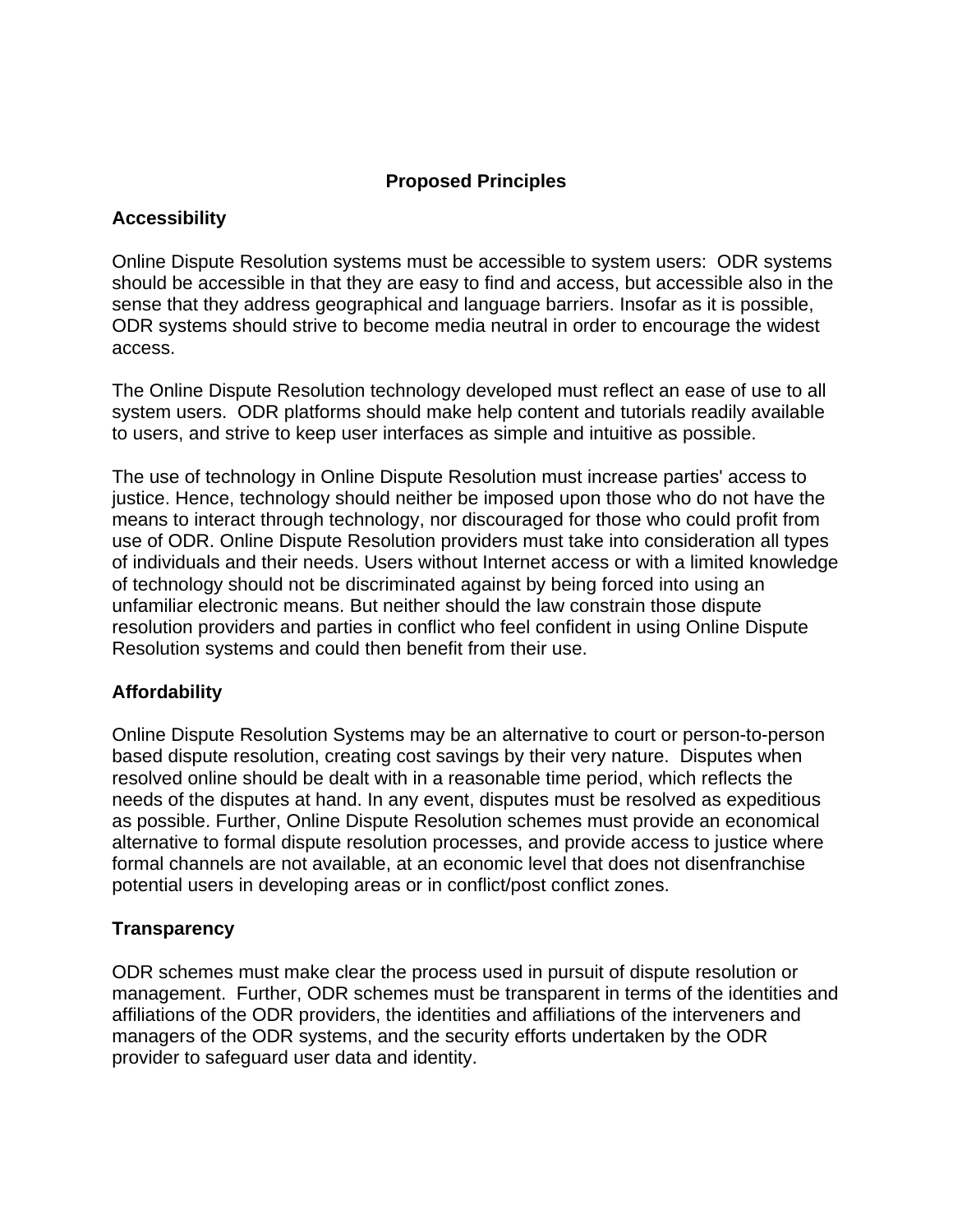The place where the ODR process occurs is where the ODR platform is. ODR service providers must disclose the physical location and contact details.

Parties must always retain their right to be represented or assisted by a third party at all stages of the procedure. However, whenever parties are legally represented they may be asked to disclose their representation.

#### **Fairness**

ODR systems and providers must create a fair redress environment, unbiased toward any individual participant in the process. Software algorithms must similarly be designed to offer no systemic benefit to one party over another.

#### **Innovation and relevance**

Online Dispute Resolution schemes must remain at the cutting edge of service delivery and technological innovation.

Online Dispute Resolution schemes must meet the requirements of community, institution, and legal frameworks they serve.

Online Dispute Resolution schemes should be funded, whenever this is appropriate and possible, by public entities with the aim of enhancing trust and peace in society.

# **Third parties**

Dispute resolution professionals shall have sufficient skills and training to fulfill their function, but they will not need to be licensed legal practitioners. However, ODR, when appropriate, must take measures to ensure legal experts are available for consultation when specialized knowledge on the interpretation and application of laws and regulations is required in the process of providing ODR services.

Information about the credentials and experience of third parties shall be made available for the parties.

Third parties shall be independent, without any type of personal or professional relationship with any of the parties.

ODR service providers shall incorporate procedures for saving harmless providers and third parties who may be unbiased in a dispute or have any other causes which may harm the fair use of ODR.

The third party, whenever this is feasible, shall not be linked to successful case settlement or to a recommendation or decision in favour of any particular party. When dealing with repeat players ODR service providers shall provide with a mechanism to grant grater level of transparency and impartiality.